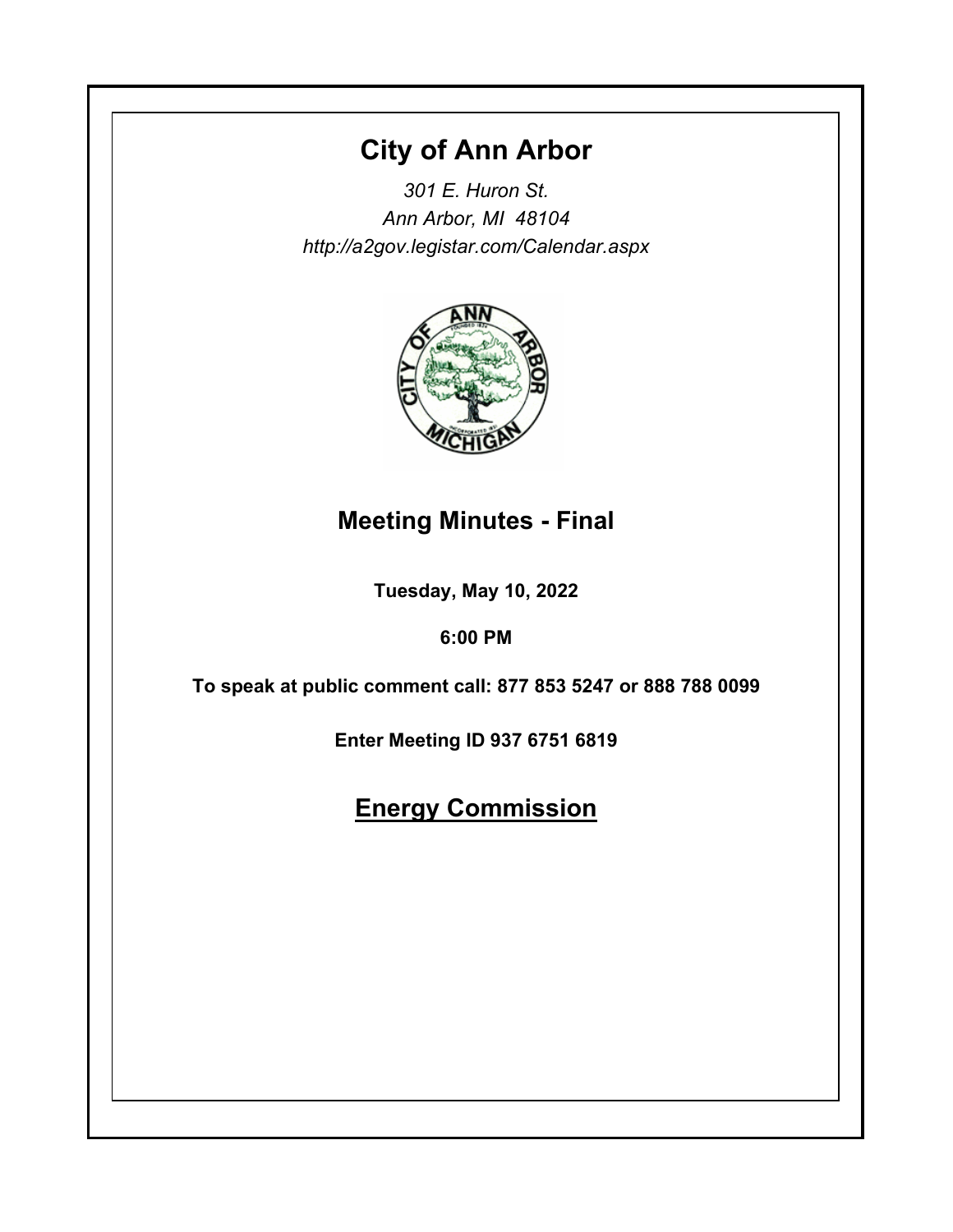## **CALL TO ORDER**

*The meeting was called to order at 6:02p.m.*

## **LAND ACKNOWLEDGEMENT**

## **ROLL CALL**

*All Energy commissioners called in remotely from Ann Arbor with the exception of Commissioner Macomber who called in from Arcadia and Commissioner Joerg who called in from Eaton Township. Councilmember Radina was in transit and attended after roll call was taken.*

- Charles Hookham, Brigit Macomber, Mark Clevey, Carlene Colvin-Garcia, Erica Briggs, Travis Radina, Ember McCoy, Robert Jeorg, Larry Kerber, Jonathan Overpeck, and Edith Juno **Present:** 11 -
- **Absent:** 3 Noah Levin, Nicholas Stevenson, and Cherish Smith

## **APPROVAL OF AGENDA**

*Councilmember Briggs moved to approve the agenda. Commissioner McCoy seconded the motion. The agenda was approved.*

## **Approved**

### **APPROVAL OF MINUTES**

*Commissioner Joerg motioned to approve the minutes. Commissioner Macomber seconded the motion. The minutes were approved.*

## **Approved**

**[22-0707](http://a2gov.legistar.com/gateway.aspx?M=L&ID=29885)** Meeting minutes for April 12, 2022

## **PUBLIC INPUT**

*One person called in.*

## **ENERGY CONCIERGE PRESENTATION**

**[22-0867](http://a2gov.legistar.com/gateway.aspx?M=L&ID=30043)** Energy Concierge Service Update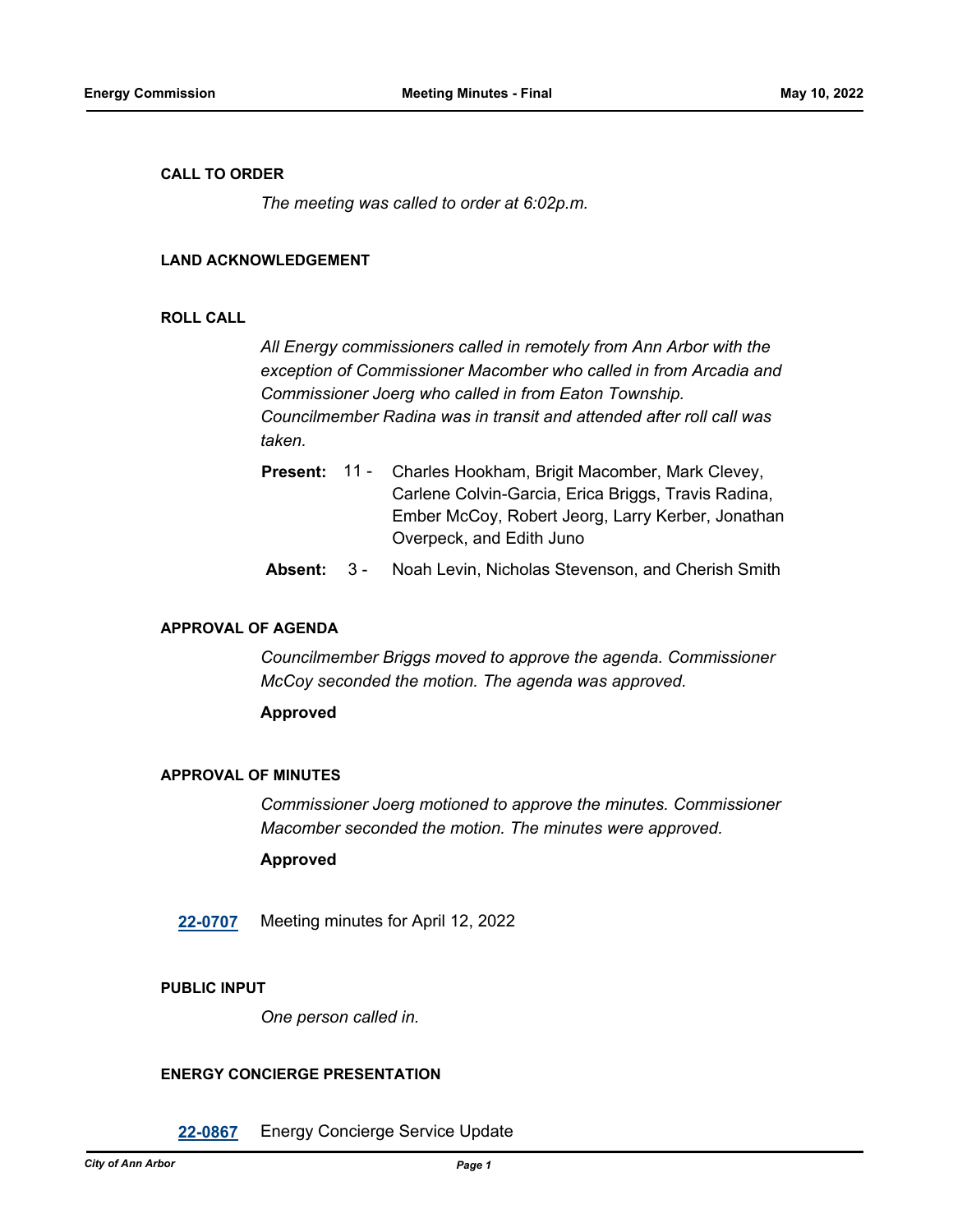### **UPDATE ON GREEN RENTAL HOUSING PROGRAM**

**[22-0879](http://a2gov.legistar.com/gateway.aspx?M=L&ID=30055)** Green Rental Housing update

### **INTERGOVERNMENTAL PANEL ON CLIMATE CHANGE REPORT OUT**

**[22-0876](http://a2gov.legistar.com/gateway.aspx?M=L&ID=30052)** IPCC Working Group 3 Report on the Mitigation of Climate Change 2022

## **OFFICER ELECTIONS AND LIAISON TO ENVIRONMENTAL COMMISSION**

*Nomination for Chair of the Energy Commission: Commissioner Colvin-Garcia moved to nominate John Mirsky for Chair. The motion was seconded by Commissioner Macomber. On a voice vote Commissioner Mirsky received unanimous approval.*

*Nomination for Vice Chair: Commissioner Macomber moved to nominate Commissioner Colvin-Garcia. Commissioner Mirsky seconded the motion. On a voice vote Commissioner Colvin-Garcia received unanimous approval.*

*Nomination for Liaison to Environmental Commission: Commissioner Macomber moved to nominate Commissioner Edie Juno. Commissioner Overpeck seconded the motion. On a voice vote Commissioner Juno received unanimous approval.*

#### **OSI REPORTS AND NEWS FROM COMMISSIONERS**

*No updates.*

## **WORK GROUP UPDATES AND REPORT FROM ENVIRONMENTAL COMMISSION**

*Transportation electrification committee – ongoing updates to the EV readiness ordinance in progress and working with the City on some right of way charging guidance*

### **PUBLIC INPUT**

*2 people called in for public input.*

#### **ITEMS FOR NEXT AGENDA**